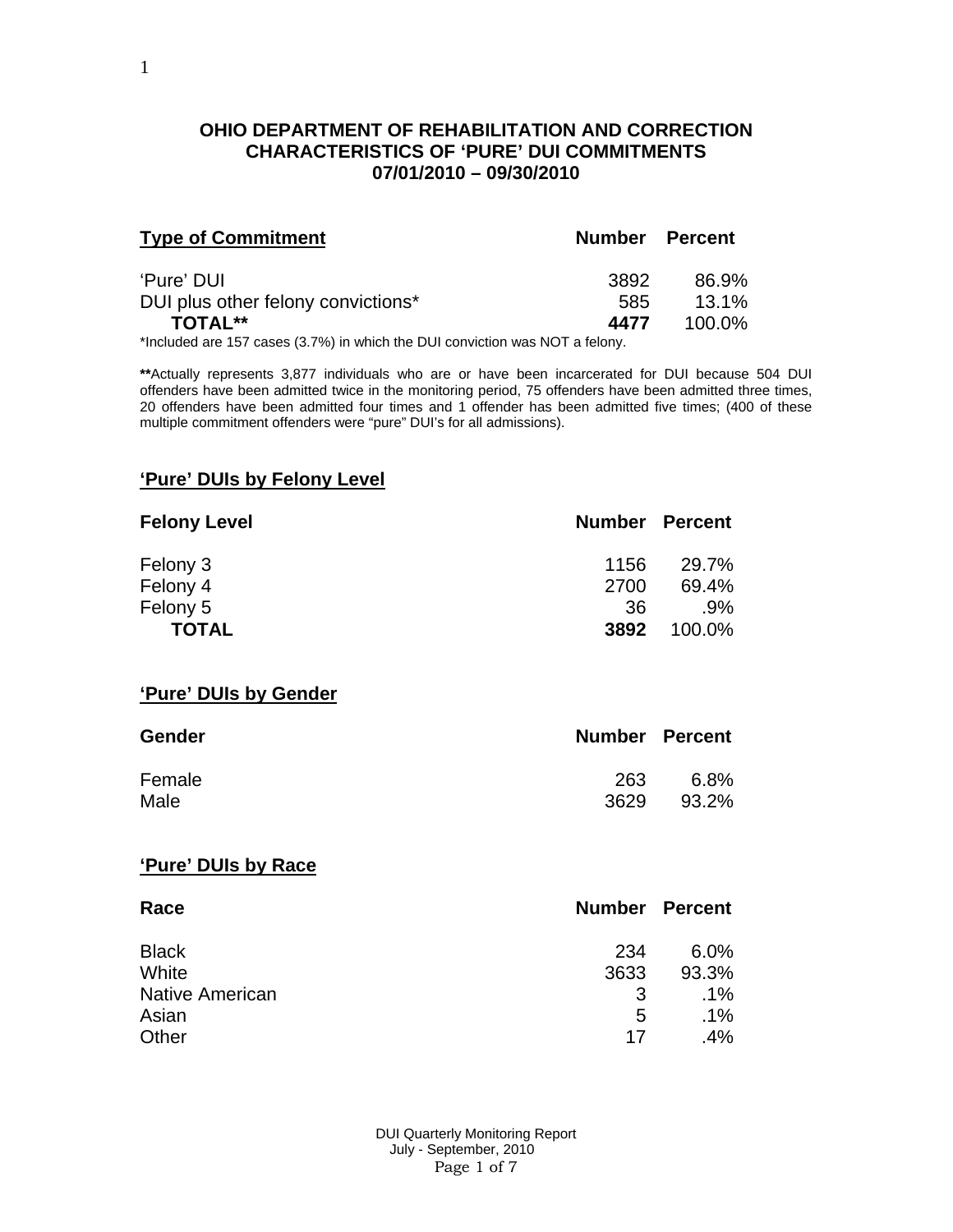## **'Pure' DUIs by Age at Commitment**

| <b>Age at Commitment</b> | <b>Number</b> | <b>Percent</b> |
|--------------------------|---------------|----------------|
| 25 and under             | 163           | 4.2%           |
| 26 to 30                 | 429           | 11.0%          |
| 31 to 35                 | 597           | 15.3%          |
| 36 to 40                 | 806           | 20.7%          |
| 41 to 45                 | 861           | 22.1%          |
| 46 to 50                 | 598           | 15.4%          |
| Over 50                  | 438           | 11.3%          |

|                | Range = $18$ to 77 | Median = $40$ |  |
|----------------|--------------------|---------------|--|
| Mean $= 40.10$ |                    | Mode $= 44$   |  |

# **'Pure' DUIs by Initial Security Classification**

| <b>Security Level</b>                | <b>Number Percent</b> |        |
|--------------------------------------|-----------------------|--------|
| Level 1-A                            | 321                   | 8.2%   |
| Level 1-B                            | 2535                  | 65.1%  |
| Level 2                              | 446                   | 11.5%  |
| Level 3*                             | 589                   | 15.1%  |
| Level 4-B                            |                       | $.0\%$ |
| *Includes inmates still in reception |                       |        |

# **'Pure' DUIs by County of Commitment**

| <b>County of Commitment</b> | <b>Number</b> | <b>Percent</b> |
|-----------------------------|---------------|----------------|
| <b>Butler</b>               | 188           | 4.8%           |
| Clermont                    | 136           | 3.5%           |
| Cuyahoga                    | 352           | 9.0%           |
| Franklin                    | 171           | 4.4%           |
| Hamilton                    | 210           | 5.4%           |
| Lake                        | 152           | 3.9%           |
| Lorain                      | 166           | 4.3%           |
| Portage                     | 83            | 2.1%           |
| <b>Stark</b>                | 225           | 5.8%           |
| Summit                      | 253           | 6.5%           |
| Warren                      | 104           | 2.7%           |
| <b>All Other Counties</b>   | 1852          | 47.6%          |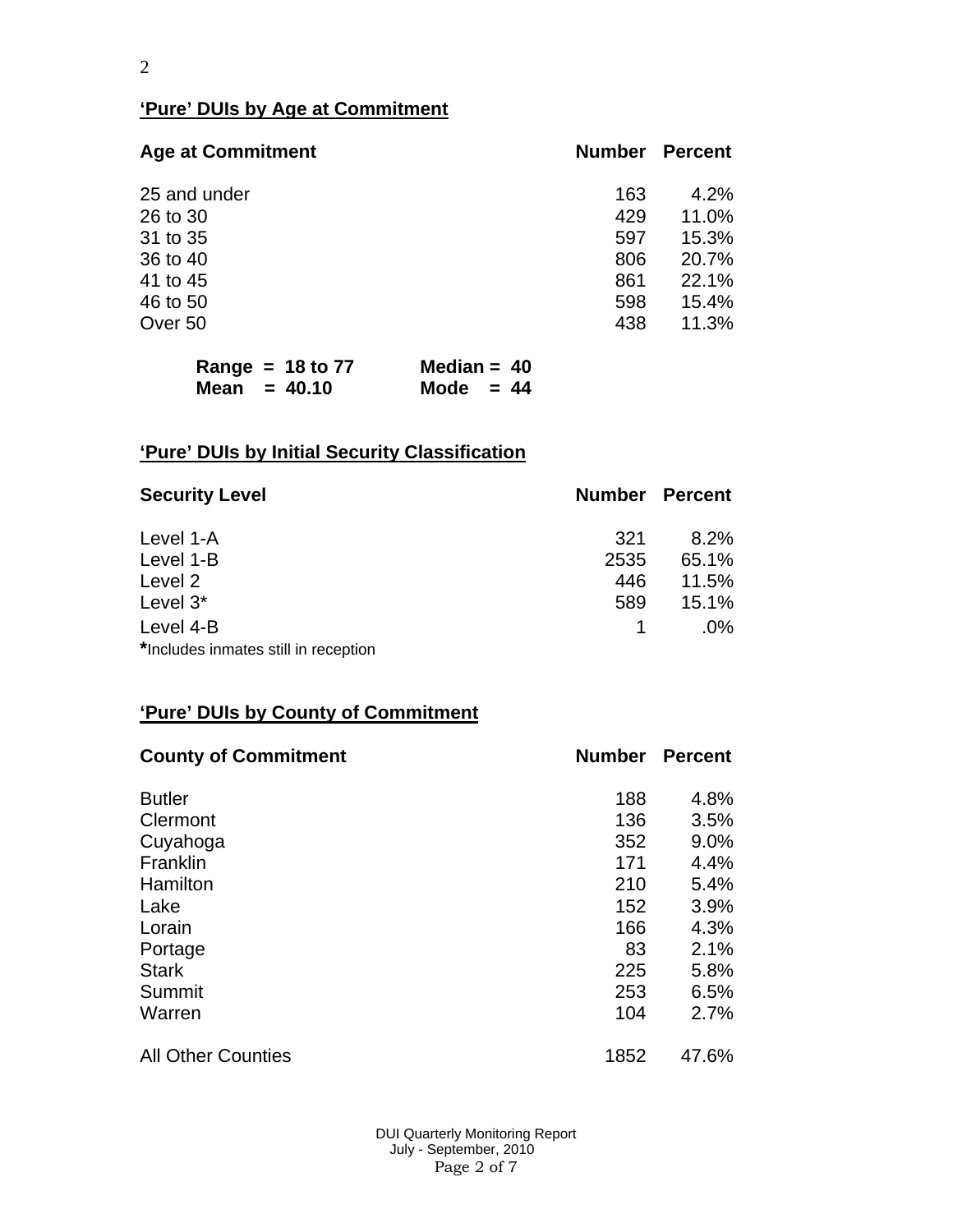### **'Pure' DUIs by Current Status**

| <b>Current Status</b>                                                             | <b>Number Percent</b> |        |
|-----------------------------------------------------------------------------------|-----------------------|--------|
| <b>Currently Incarcerated</b>                                                     | 537                   | 13.8%  |
| Recommitted on a new number                                                       | 4                     | $.1\%$ |
| <b>Judicial Release</b>                                                           | 720                   | 18.5%  |
| <b>Released under PRC</b>                                                         | 1003                  | 25.8%  |
| <b>Regular Parole</b>                                                             | 14                    | .4%    |
| <b>Community Control</b>                                                          | 10 <sup>1</sup>       | .3%    |
| Released to Appeal Bond                                                           | 10                    | .3%    |
| Administrative Release                                                            | 1                     | .0%    |
| <b>Suspended Sentence</b>                                                         | $\overline{2}$        | $.1\%$ |
| <b>Furlough (Transitional Control)</b>                                            | 171                   | 4.4%   |
| <b>Vacated Sentence</b>                                                           | 10                    | .3%    |
| <b>Court Order</b>                                                                | 11                    | .3%    |
| Death of Inmate                                                                   | 17                    | .4%    |
| Released at Expiration of Prison Term*<br>*Released without post-release control. | 1382                  | 35.5%  |

## **'Pure' DUIs by Length of Sentence (in months)**

| <b>Length of Sentence</b>           | <b>Number</b> | <b>Percent</b> | <b>Cumulative %</b> |
|-------------------------------------|---------------|----------------|---------------------|
| One to Three Months (mandatory      |               |                |                     |
| sentence)                           | 4             | $.1\%$         | $.2\%$              |
| Four to Six Months                  | 106           | 2.7%           | 2.7%                |
| Seven to Eleven Months              | 400           | 10.3%          | 13.3%               |
| <b>Twelve Months</b>                | 319           | 8.2%           | 21.5%               |
| Thirteen to Seventeen Months        | 853           | 21.9%          | 43.7%               |
| <b>Eighteen Months</b>              | 303           | 7.8%           | 51.6%               |
| Nineteen to Twenty-four Months      | 305           | 7.8%           | 59.4%               |
| <b>Twenty-five to Thirty Months</b> | 666           | 17.1%          | 76.3%               |
| Thirty-one to Thirty-five Months    | 326           | 8.4%           | 84.7%               |
| <b>Thirty-six Months</b>            | 23            | .6%            | 85.3%               |
| Thirty-seven to Forty-seven Months  | 286           | 7.3%           | 92.6%               |
| Forty-eight to Fifty-nine Months    | 189           | 4.9%           | 97.2%               |
| <b>Sixty Months or more</b>         | 112           | 2.9%           | 100.0%              |
| <b>Mode</b><br>$= 12$ months        | Mean          |                | $= 20.5$ months     |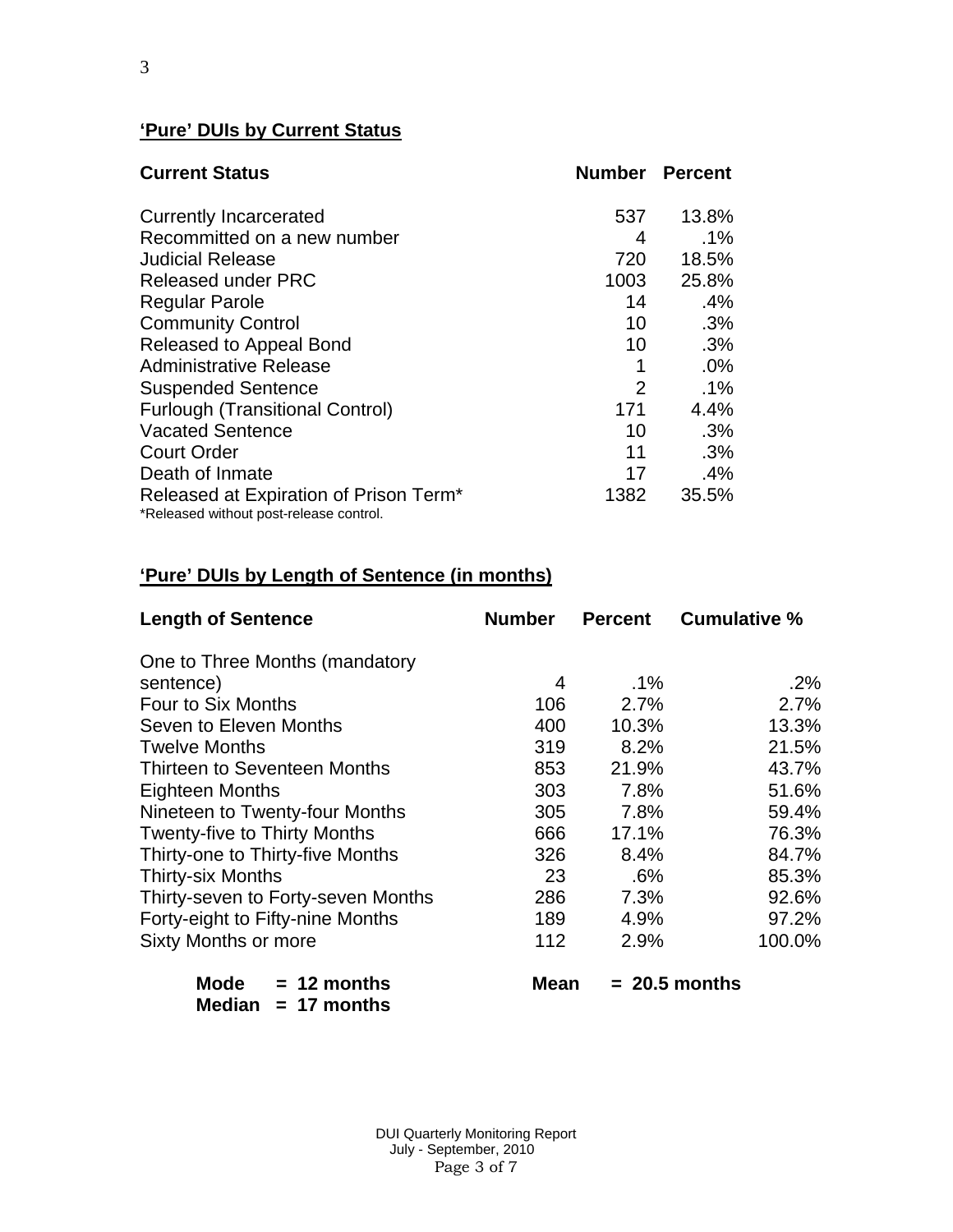### **START**

## **'Pure' DUIs by Number of Prior Incarcerations**

| <b>Number of Prior Incarcerations</b> | <b>Number Percent</b> |             |
|---------------------------------------|-----------------------|-------------|
| None                                  | 2260                  | 58.1%       |
| One                                   | 930                   | 23.9%       |
| Two                                   | 396                   | $10.2\%$    |
| Three or more                         | 306                   | <b>7.9%</b> |

#### **'Pure' DUIs Currently Incarcerated by Parent Institution\* ((09/30/10))**

| <b>Institution</b>                                  | <b>Number Percent</b> |        | # in<br>Camp |
|-----------------------------------------------------|-----------------------|--------|--------------|
| <b>Allen Correctional Institution</b>               | 6                     | 1.1%   |              |
| <b>Belmont Correctional Institution</b>             | $\overline{7}$        | 2.6%   | 4            |
| <b>Chillicothe Correctional Institution</b>         | 12                    | 2.2%   |              |
| <b>Corrections Medical Center</b>                   |                       |        |              |
| <b>Correctional Reception Center</b>                | 89                    | 16.6%  |              |
| Dayton Correctional Institution                     | $\overline{2}$        | .4%    |              |
| <b>Franklin Pre-Release Center</b>                  |                       | $---$  |              |
| <b>Grafton Correctional Institution</b>             | 8                     | 1.5%   |              |
| <b>Hocking Correctional Institution</b>             | $\overline{4}$        | $.7\%$ |              |
| <b>Lake Erie Correctional Institution</b>           | 25                    | 4.7%   |              |
| <b>Lebanon Correctional Institution</b>             | $\overline{2}$        | .4%    |              |
| <b>London Correctional Institution</b>              | 22                    | 4.3%   | 1            |
| <b>Lorain Correctional Institution</b>              | 89                    | 16.6%  |              |
| <b>Madison Correctional Institution</b>             | 32                    | 6.0%   |              |
| <b>Mansfield Correctional Institution</b>           | 5                     | .9%    |              |
| <b>Marion Correctional Institution</b>              | 23                    | 4.3%   |              |
| <b>Noble Correctional Institution</b>               | 20                    | 3.7%   |              |
| <b>North Central Correctional Institution</b>       | 8                     | 1.5%   |              |
| <b>North Coast Correctional Treatment Facility</b>  | 35                    | 6.5%   |              |
| North East Pre Release Center                       | ----                  | $---$  |              |
| <b>Ohio Reformatory for Women</b>                   | 40                    | 7.4%   |              |
| <b>Ohio State Penitentiary</b>                      | ---                   | .6%    | 3            |
| <b>Pickaway Correctional Institution</b>            | 68                    | 12.7%  |              |
| <b>Richland Correctional Institution</b>            | 21                    | 4.3%   | 2            |
| <b>Ross Correctional Institution</b>                | $\overline{4}$        | $.7\%$ | $\mathbf{1}$ |
| Southeastern Correctional Institution               | $\overline{2}$        | .4%    |              |
| <b>Toledo Correctional Institution</b>              | $\overline{2}$        | .6%    | 1            |
| <b>Trumbull Correctional Institution</b>            |                       |        |              |
| <b>Warren Correctional Institution</b><br>$N = 537$ |                       |        |              |

\*Includes inmates out to court

 DUI Quarterly Monitoring Report July - September, 2010 Page 4 of 7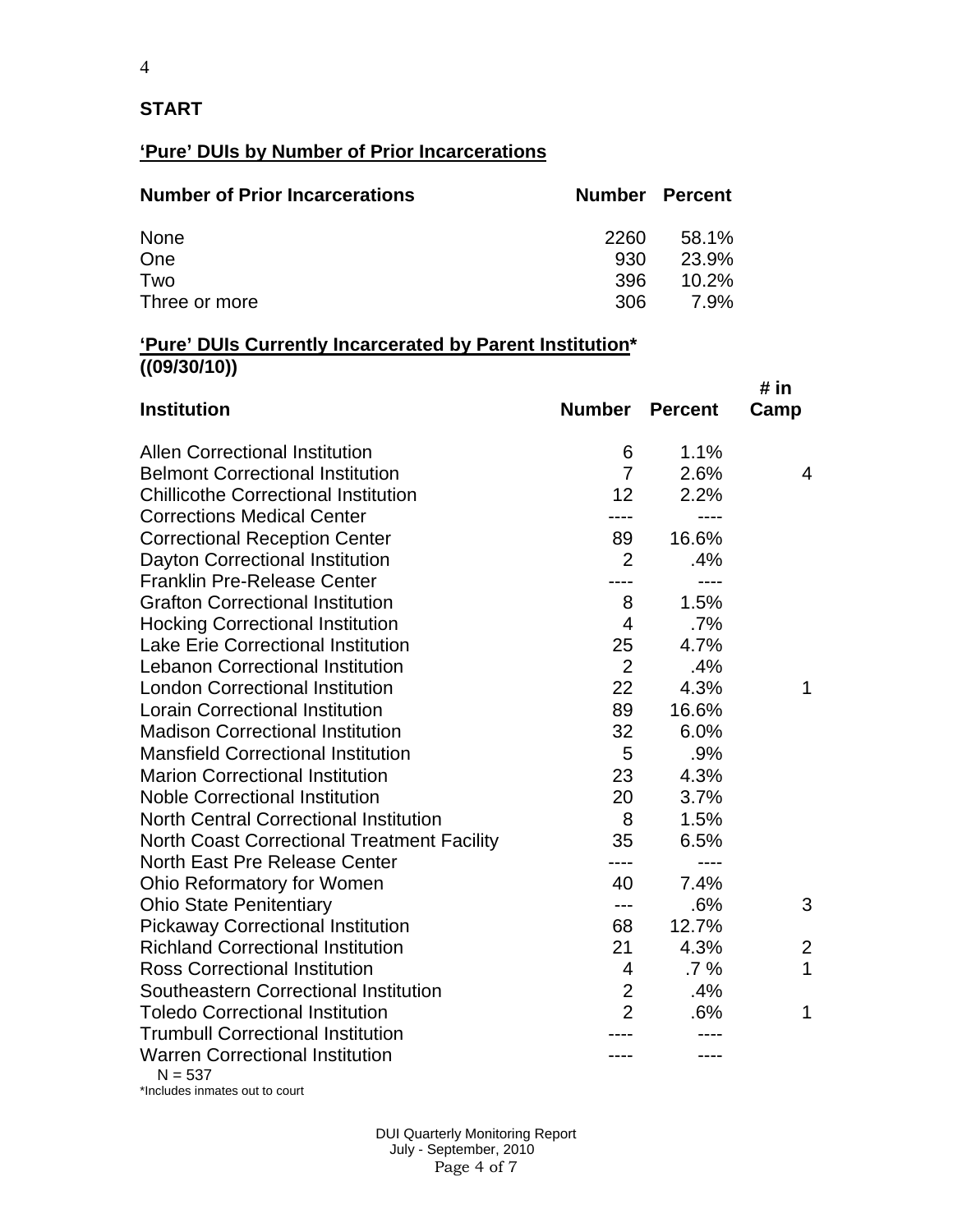### **'PURE' DUI OFFENDERS COMPARISON OF SELECTED RELEASE TYPES DEMOGRAPHICS AND TIME SERVED/TIME SAVED VARIABLES 09/30/2010**

|                                                                         | <b>Release Types</b>                  |                             |                                                    |                                                         |                                                 |                                               |                                                                  |                                                 |  |
|-------------------------------------------------------------------------|---------------------------------------|-----------------------------|----------------------------------------------------|---------------------------------------------------------|-------------------------------------------------|-----------------------------------------------|------------------------------------------------------------------|-------------------------------------------------|--|
| <b>Variables</b>                                                        | Post-<br>Release<br>Control           |                             |                                                    | IPP with<br>Post-<br>Release<br>Control****             | Judicial<br>Release                             |                                               | Expiration<br>of Sentence<br>with No<br>Supervision              |                                                 |  |
|                                                                         | N                                     | $%$ *                       | N                                                  | $%$ $*$                                                 | N                                               | $%^*$                                         | N                                                                | $\%$                                            |  |
| <b>TOTAL</b>                                                            | 484                                   |                             | 486                                                |                                                         | 720                                             |                                               | 1382                                                             |                                                 |  |
| Race:<br>White<br>African-American<br>Native American<br>Asian<br>Other | 456<br>26<br>0<br>0<br>$\overline{2}$ | 94.2<br>5.4<br>0<br>0<br>.4 | 464<br>19<br>1<br>$\overline{0}$<br>$\overline{2}$ | 95.5<br>3.9<br>$\cdot$ .2<br>$\Omega$<br>$\overline{A}$ | 673<br>44<br>$\mathbf 0$<br>1<br>$\overline{2}$ | 93.5<br>6.1<br>$\mathbf 0$<br>$\cdot$ 1<br>.3 | 1274<br>97<br>$\overline{2}$<br>$\overline{2}$<br>$\overline{7}$ | 92.2<br>7.0<br>$\cdot$ 1<br>$\cdot$ 1<br>$.5\,$ |  |
| Gender:<br>Male<br>Female                                               | 462<br>22                             | 95.4<br>4.6                 | 478<br>8                                           | 98.4<br>1.6                                             | 644<br>76                                       | 89.4<br>10.6                                  | 1297<br>85                                                       | 93.8<br>6.2                                     |  |
| Age:<br>Mean<br>Median<br>Mode                                          | 38.05<br>38.0<br>36                   |                             | 38.6<br>39.0<br>38                                 |                                                         | 39.5<br>39.0<br>43                              |                                               | 40.7<br>41.0<br>44                                               |                                                 |  |
| <b>Commitment County:</b><br>Major Urban**<br><b>All Others</b>         | 207<br>277                            | 42.8<br>57.2                | 155<br>331                                         | 31.9<br>68.1                                            | 215<br>505                                      | 29.9<br>70.1                                  | 523<br>859                                                       | 37.8<br>62.2                                    |  |

\*Column totals = 100%

\*\*Cuyahoga, Franklin, Hamilton, Lucas, Montgomery, Stark and Summit

\*\*\*Multiple modes; lowest value is shown

 DUI Quarterly Monitoring Report July - September, 2010 Page 5 of 7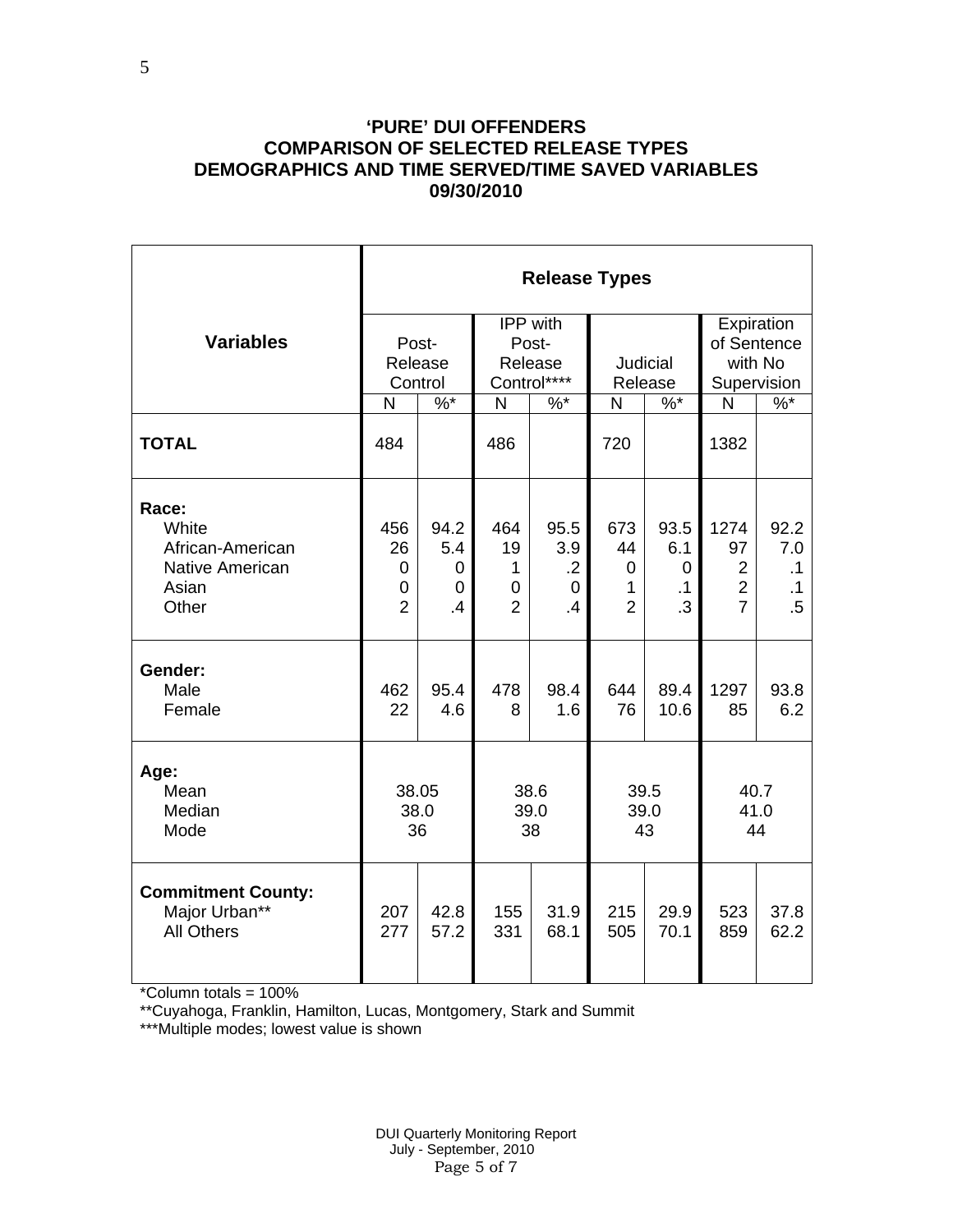|                                                                                       | <b>Release Types</b>         |                              |                         |                            |                          |                            |                          |                             |  |
|---------------------------------------------------------------------------------------|------------------------------|------------------------------|-------------------------|----------------------------|--------------------------|----------------------------|--------------------------|-----------------------------|--|
|                                                                                       |                              |                              | IPP with                |                            |                          |                            | Expiration of            |                             |  |
| <b>Variables</b>                                                                      |                              | Post-                        | Post-                   |                            |                          |                            | Sentence                 |                             |  |
|                                                                                       |                              | Release                      | Release                 |                            | Judicial                 |                            | (with No                 |                             |  |
|                                                                                       |                              | Control                      | Control                 |                            | Release                  |                            | Supervision)<br>N        |                             |  |
|                                                                                       | N                            | $\%$ *                       | N                       | $\%$ *                     | N                        | $\%$ *                     |                          | $\%$                        |  |
| <b>Sentence Length</b><br>(Months):<br>Mean<br>Median<br>Mode                         |                              | 12.3<br>12.0<br>12           | 20.2<br>18.0<br>12      |                            | 23.0<br>24.0<br>24       |                            | 16.0<br>12.0<br>12       |                             |  |
| <b>Number of Priors:</b><br>None<br>One<br>Two<br>Three or More                       | 256<br>119<br>53<br>56       | 52.9<br>24.6<br>11.0<br>11.6 | 333<br>112<br>27<br>14  | 68.5<br>23.0<br>5.6<br>2.9 | 481<br>141<br>62<br>36   | 66.8<br>19.6<br>8.6<br>5.0 | 780<br>336<br>154<br>112 | 56.4<br>24.3<br>11.1<br>8.1 |  |
| <b>Time Served (Months):</b><br>Mean<br>Median<br>Mode                                | 9.6<br>8.3<br>$4.6***$       |                              | 7.8<br>5.7<br>5.7       |                            | 7.2<br>4.4<br>2.5        |                            | 12.5<br>10.1<br>$5.7***$ |                             |  |
| <b>Time Saved Through</b><br><b>Early Release (Months):</b><br>Mean<br>Median<br>Mode | 1.12<br>$.00***$<br>$.00***$ |                              | 10.9<br>7.7<br>$.00***$ |                            | 15.0<br>13.6<br>$.00***$ |                            | .78<br>.03<br>$.00***$   |                             |  |

\*Column totals = 100%

\*\*\*Multiple modes; lowest value is shown

6